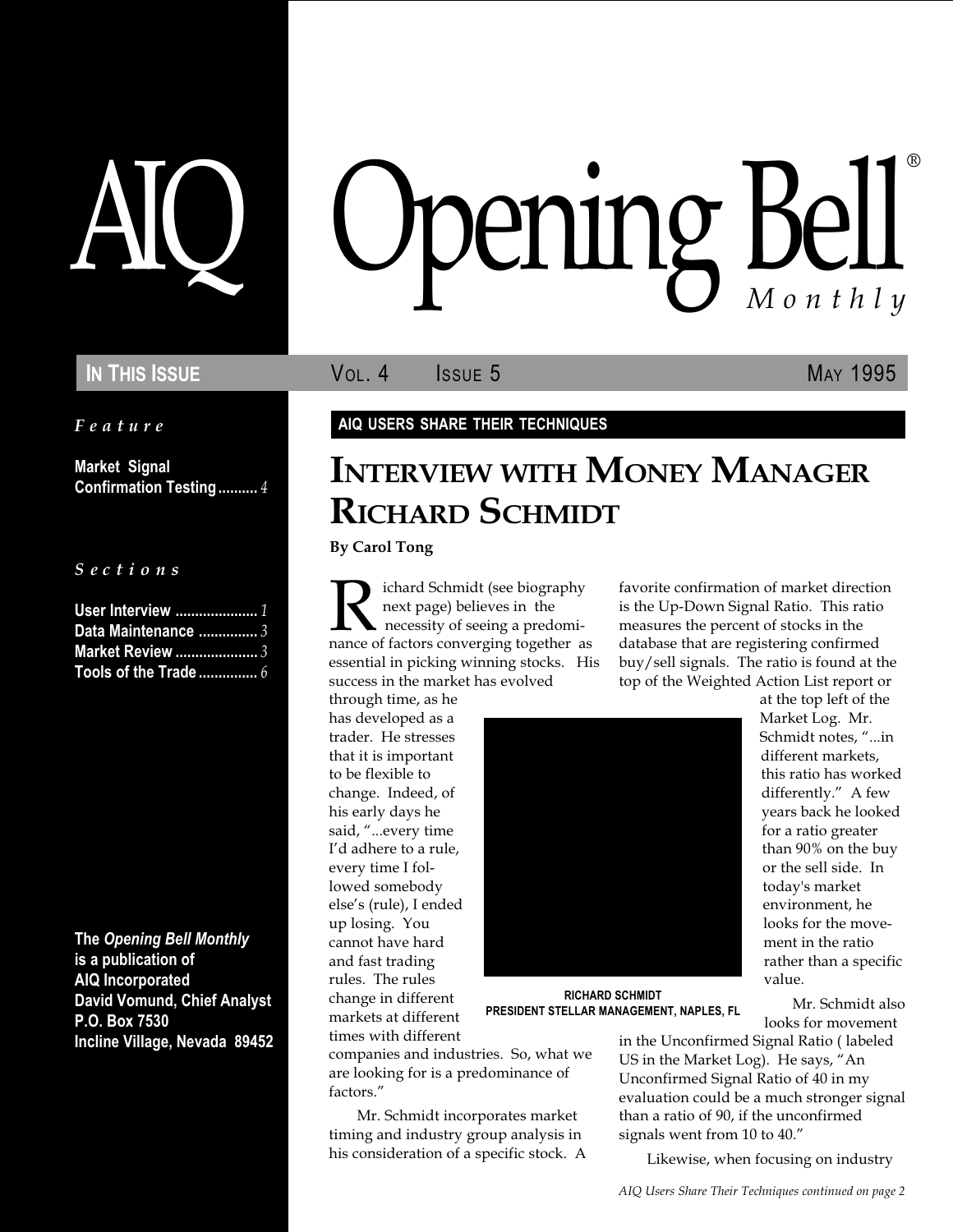## AIQ Opening Bell

#### AIQ USERS SHARE THEIR TECHNIQUES continued ...

groups, Mr. Schmidt emphasizes the movement of groups and reacting to change. He carefully monitors the Delta Trend Score readings of groups (found on the daily Group Report), stating, "If we see groups starting to move up, we attempt to get to them before they get too high. In this market, we very quickly, particularly in groups, seem to be getting to overbought and oversold levels. So, ...I have to wait for just a change. By the time I have a Trend Score of 100 in a group, it is almost too late." Using the browse feature, he will tag those groups with the highest Delta Trend Score readings.

This top-down approach led him to Motorola in 1992. Motorola was on a confirmed buy signal and had registered several unconfirmed sell signals by early August. Mr. Schmidt says, ...when you have a breakout to the upside, you frequently see down signals." He explains that this is a characteristic of a counter-trend system. The breakout in Motorola came on a gap up move in July 1992 on heavy volume (see Figure 1). He uses a real-time trading package which screens for gap moves explaining, "Gap moves often signal us to major breakouts to the upside.

#### PLEASE SEND CORRESPONDENCE TO:

#### Opening Bell Monthly G.R. Barbor, Editor P.O. Box 7530 Incline Village, NV 89452

AIQ Opening Bell Monthly does not intend to make trading recommendations, nor do we publish, keep or claim any track records. It is designed as a serious tool to aid investors in their trading decisions through the use of AIQ software and an increased familiarity with technical indicators and trading strategies. AIQ reserves the right to use or edit submissions.

For subscription information, phone 1-800-332-2999 or 1-702-831-2999.

© 1993-1995, AIQ System, a division of Global Market Information, Inc.



Editors Note: TradingExpert for Windows will have a report that lists stocks that have gapped.

Reflecting on his past experience, Mr. Schmidt is well suited to assessing the fundamental strength of the companies he tracks. He credits his business background for his fundamental approach to the market and says he perceives the market from the outside looking in, not from the inside looking out." In evaluating stocks fundamentally, accelerating earnings, low debt and institutional participation are paramount. In addition, he looks at the degree of capitalization and prefers companies with a minimum of 100 million shares for his growth positions.

Rather than relying on set stop limits, Mr. Schmidt uses a broad approach. Just as he requires a confluence of positive technical indicators to enter a position, he requires a number of negatives to exit. He explains, "Too often we have seen things break through stops only to see them bounce back up again. The stops tend to guarantee a loss and prevent a gain." Rather, he likes to take a strategic outlook. "I look at the big picture and I absolutely, positively never use stops. If I see a market where the Trading Channel Index (TCI) is giving good signals and then it turns down at the same time that other key indicators turn down, then I am out.

Especially if share prices are still going up. If I see a negative  $TCI$  only, I'm not gone. If I see a price break 7% I'm not gone. If I see a price break 15% I'm not gone. But if I see a price break 3% and a lot of other negatives are out there, then I'll become very concerned. Or, if I see earnings have decelerated, a couple of gap down openings, and a price that moves below the 21- day smoothed average, then I become alert and say, Wait a minute, we have a predominance of negatives here.

#### Richard Schmidt

Richard Schmidt is president and founder of Stellar Management, Inc., in Naples, Florida. A relative newcomer to the market, Mr. Schmidt developed an interest in stocks and options after retiring from a successful career in business. He currently manages \$30 million and attributes his record as a money manager to a synergism of fundamental study, based on sound business principles, with technical analysis to pinpoint market timing. A remarkable 80% of his trades are profitable. He is an active TradingExpert user and member of the AIQ user group in Naples. He can be reached at (813) 263-7100.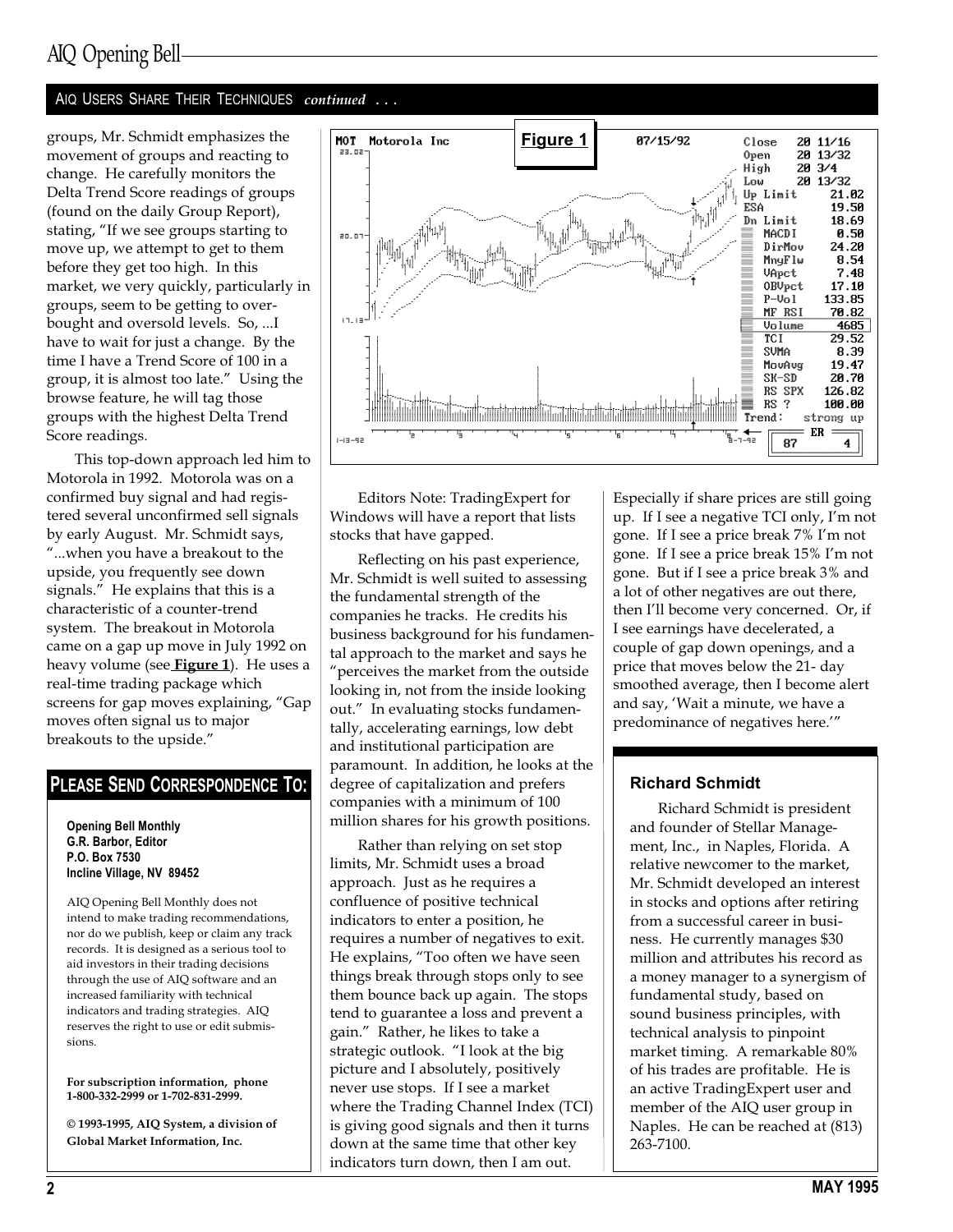#### AIQ USERS SHARE THEIR TECHNIQUES continued ...

Among his key indicators are TCI, Stochastic, Money Flow, On Balance Volume, 21- day moving average, and 5- week moving average.

Diversification and asset allocation are also crucial to Mr. Schmidt. In 1994, Stellar Management's portfolio was, at times, as much as 50% in the money market. When fully invested, the portfolio may contain between 16 to 20 positions. Despite the careful analysis, it is anticipated that some percentage of the positions will not work out, and careful monitoring allows a quick response. In bearish market environments, the holdings

gravitate toward large cap stocks and protective put options are sometimes used. When negative indicators appear, a quicker exit is taken to preserve assets.

Mr. Schmidt turned bullish in December and remains bullish, anticipating greater acceleration in growth stocks due to changes in the tax structure as well as new companies moving into the growth categories due to international ventures. Shorter term, he cautions that we are beginning to see a lower percentage of stocks with unconfirmed buy signals.  $\blacksquare$ 

#### STOCK DATA MAINTENANCE

The following table shows past and future stock splits and large dividends:

| <b>Stock</b>      | Ticker      |      | Split/Div. Approx. Date |
|-------------------|-------------|------|-------------------------|
| Health South      | HRC         | 2:10 | 4/18/95                 |
| America On Line   | <b>AMER</b> | 2:1  | 04/28/95                |
| Second Bancorp OH | SECD        | 3:2  | 05/02/95                |
| Odwalla Inc.      | <b>ODWA</b> | 3:2  | 05/02/95                |
| Petsmart Inc.     | <b>PETM</b> | 3:2  | 05/02/95                |
| Washington G & L  | WGL         | 2:1  | 05/03/95                |
| Optical Data Sys. | ODSI        | 2:1  | 05/08/95                |
| <b>WLR Foods</b>  | WLRF        | 3:2  | 05/15/95                |
| Met-Pro           | <b>MPR</b>  | 3:2  | 05/15/95                |
| Dimark Inc.       | <b>DMK</b>  | 5:4  | 05/16/95                |
| Pier 1 Imports    | <b>PIR</b>  | 5%   | 05/18/95                |
| Micron Tech.      | МU          | 2:1  | 05/23/95                |
| Thermo Elect.     | TMO         | 3:2  | 05/25/95                |
| Paychex Inc.      | <b>PAYX</b> | 3:2  | 05/26/95                |

#### Name/Ticker Changes:

ZEOS Int'l (ZEOS) to Micron Electronics (MUEI)

Trading Suspended:

Dibrell Bros. (DBRL)

#### MARKET REVIEW

#### By David Vomund

 $\sum$  o market timing buy or sell<br>the last month so we'll use this the last month so we'll use this column to review the market activity of the first quarter of this year, a quarter that saw the largest stock price increase in the past two years.

Most of the gain came in the large-cap stock arena as the S&P 500 rose almost 10%. With such a narrow rally, it has been hard for investors to keep pace with the Dow and S&P 500.

Vanguard's S&P 500 index fund amazingly outperformed 91% of all other domestic stock funds. The S&P 500 rallied more than most of the sector funds as well.

While it was a great quarter for domestic stock investors, those who like the international markets have been disappointed. The average international fund fell 2% on the quarter. Emerging market funds fell more than 11%. Even worse, the Latin America funds fell more than 30%, on average.

As of this writing, the market is within points of its all-time highs. The jump in Chrysler gave the large-cap indexes a boost as they continue to outperform the broader market averages. The Russell 2000 is still 2.6% below its 94 peak.

 The NASDAQ Composite is showing great strength as technology stocks like Intel, which play a major role in the capitalizationweighted composite, have been very strong.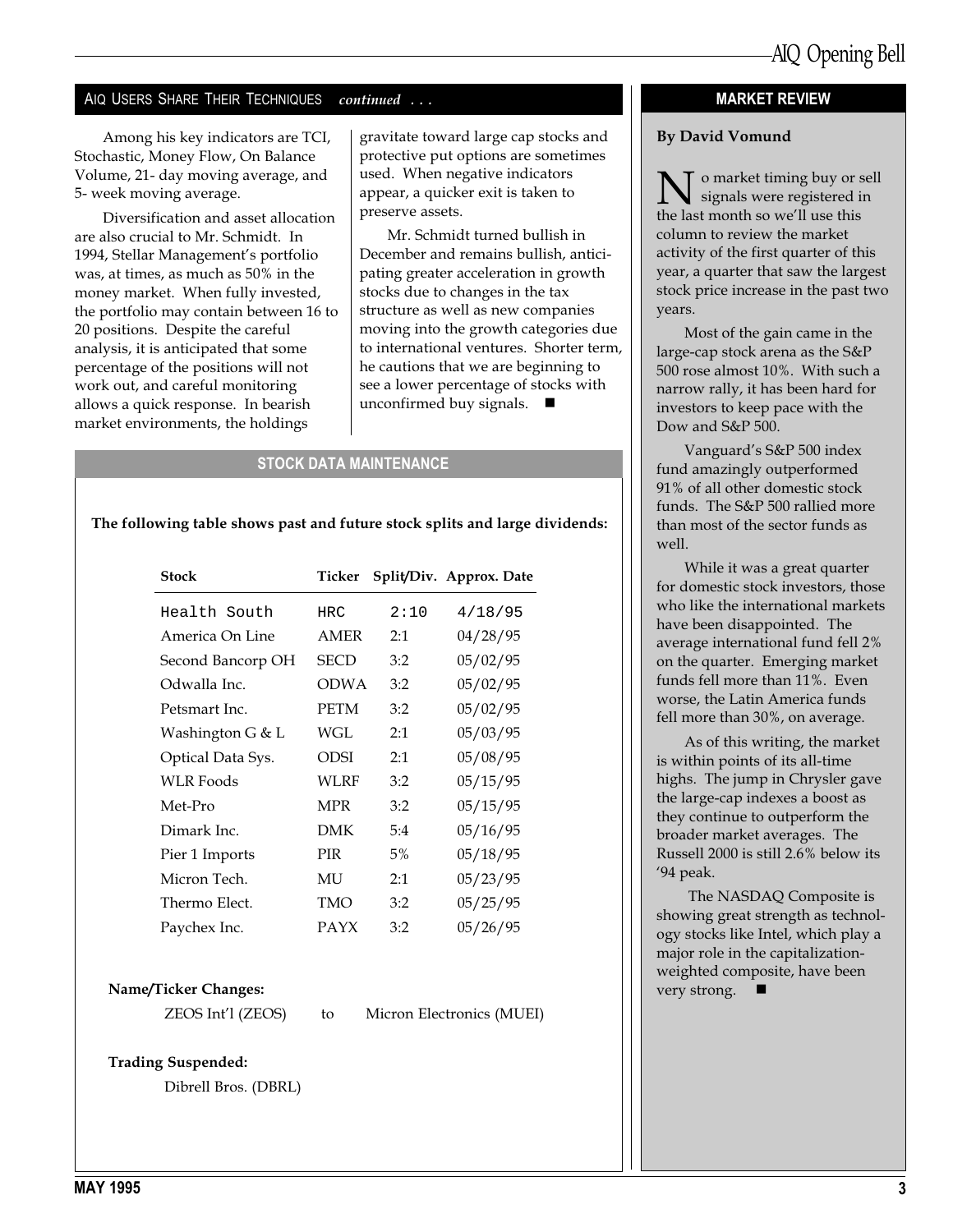#### MARKET ANALYSIS

## MARKET TIMING SIGNAL CONIRMATION TESTING

By David Vomund

DAVID VOMUND

**Confirmation of Expert Ratings**<br>has always played a large role<br>in AIQ's early days, we recommended has always played a large role in the use of AIQ's software. using the Price Phase indicator as a confirmation. Not long after, we realized that different types of traders preferred different confirmation techniques. The Price Phase was not the best confirmation tool for everyone. Some users preferred no confirmation while others wanted a slower confirmation indicator. In two subsequent articles, we are going to quantify the benefits and costs of using various confirmation techniques and answer the questions:

Does confirmation really lower risk? Does it increase returns?

This month's article will test the Price Phase confirmation compared to using no confirmation. Next month, we'll test the MACDI crossover and the Directional Movement Index for confirmation.

Our testing time period is 1985 through the first quarter of 1995. The test is applied to the AIQ market timing model using data from The Wall Street Journal. Traders who use Telescan as a data vendor will have slightly different results since Telescan reports the actual high and low price of the Dow rather than the theoretical value that is reported by the other data vendors. While the buy and sell dates may differ, the conclusions should remain the same.

In our test, only signals greater than 95 are used. In the "no confirmation" study, we assume that you buy the S&P 500 index the day of the buy signal (only the first buy signal in a string of buy signals is used) and hold

the index until a market sell signal.

In the "Price Phase" confirmation study, the signal is not confirmed until the Price Phase indicator moves in the direction of the signal. To briefly review the Price Phase, this indicator is the MACDI set to 10 and 49 days. With these settings, the Price Phase Line is the faster MACDI line (the green line on most computers). The value for the Price Phase indicator is to the right of the MACDI when the MACDI is set to 10 and 49 days (a more detailed explanation is found in the TradingExpert manual page X-28).

An Expert Rating buy signal is confirmed the day the value of the Price Phase increases over its previous day's value. The opposite is true for the sell side.

 In our study, there is no time limit as to when the Price Phase indicator needs to confirm the Expert Rating. In general, the Price Phase confirmation is a fast confirmation technique (i.e., it takes little movement in the direction

of the signal before a confirmation is seen).

The study details are found in Table 1. The first three columns show the entry date, exit date, and the percent change in the S&P 500 if no confirmation technique is used. The last three columns show the results from applying the Price Phase confirmation to the market timing.

Table 2 displays summary statistics. We immediately see that the overall return is slightly lower when the Price Phase confirmation technique is applied to the Expert Rating signals. If you began with \$10,000 and invested \$10,000 in every signal (no benefits of compounding), the return using no confirmation was 187% while the return using the Price Phase confirmation was 163%. It is a tribute to the accuracy of our market timing expert system that a confirmation technique lowers the overall return.

Does this mean that a confirmation technique should not be used? Not

| <b>Summary Statistics</b>       |       |  |
|---------------------------------|-------|--|
| (1985 through 1st Quarter 1995) |       |  |
| <b>No Confirmation</b>          |       |  |
| % Ch. w/o Compounding           | 187%  |  |
| Avg. % Ch. per Trade            | 3.82% |  |
| Number of Trades                | 49    |  |
| Largest Loss                    | 9.96% |  |
| <b>Phase Confirmation</b>       |       |  |
| % Ch. w/o Compounding           | 163%  |  |
| Avg. % Ch. per Trade            | 3.40% |  |
| Number of Trades                | 48    |  |
| Largest Loss                    | 5.08% |  |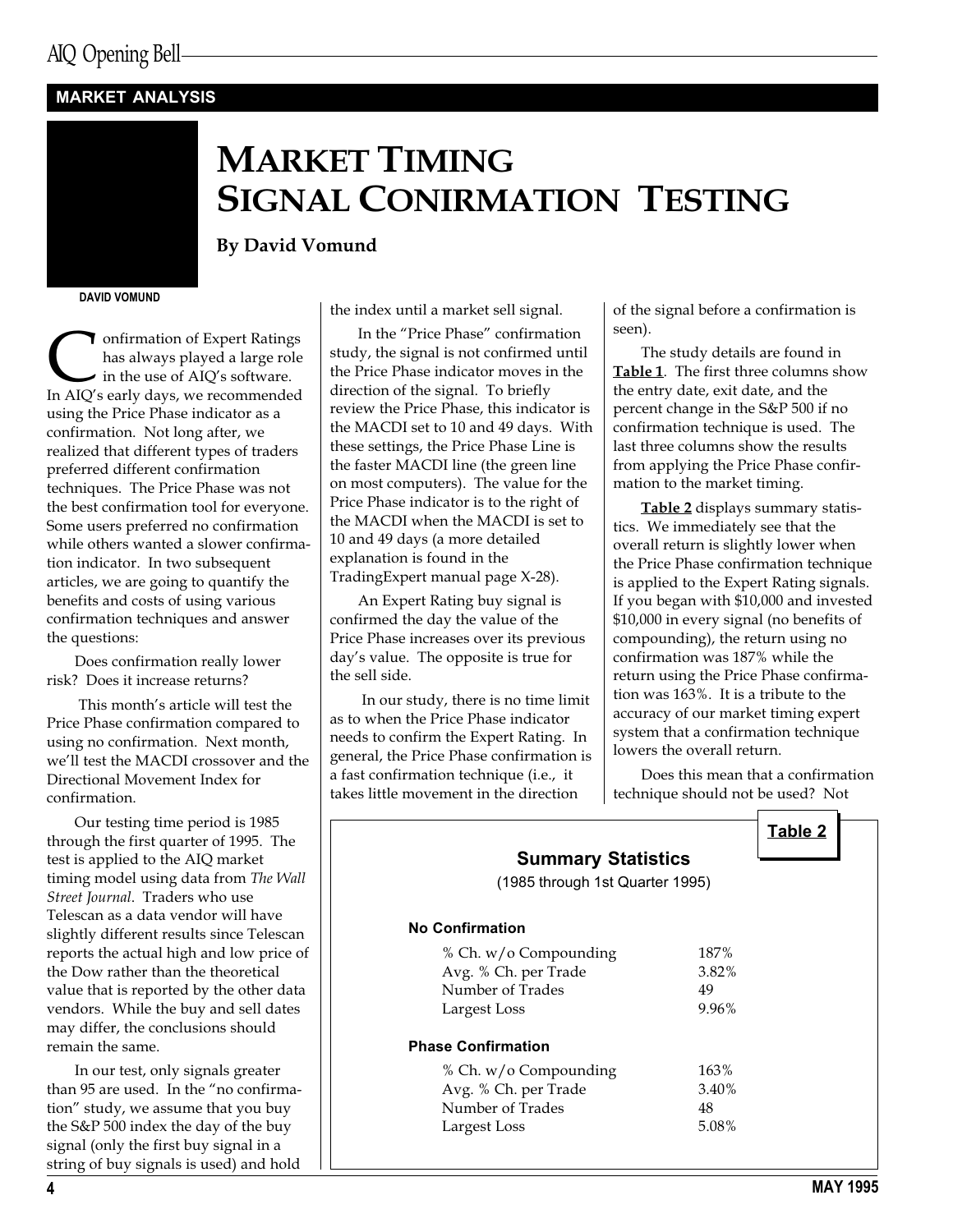#### MARKET ANALYSIS continued ...

## Table 1

| $- -$ No Confirmation $- -$ |             |         | - - Phase Confirmation - - |             |         |  |
|-----------------------------|-------------|---------|----------------------------|-------------|---------|--|
| <b>ENTRY</b>                | <b>EXIT</b> | S&P 500 | <b>ENTRY</b>               | <b>EXIT</b> | S&P 500 |  |
| <b>DATE</b>                 | <b>DATE</b> | $%$ Ch. | <b>DATE</b>                | <b>DATE</b> | % Ch.   |  |
| 03/19/85                    | 04/03/85    | $-0.24$ | 03/19/85                   | 04/03/85    | $-0.24$ |  |
| 05/09/85                    | 09/03/85    | 3.29    | 05/09/85                   | 09/05/85    | 2.94    |  |
| 09/13/85                    | 04/29/86    | 31.49   | 09/23/85                   | 04/29/86    | 30.50   |  |
| 05/20/86                    | 06/06/86    | 4.05    | 05/22/86                   | 06/09/86    | $-0.07$ |  |
| 07/14/86                    | 09/08/86    | 4.21    | 07/22/86                   | 09/08/86    | 4.18    |  |
| 09/22/86                    | 03/27/87    | 26.05   | 09/22/86                   | 03/27/87    | 26.05   |  |
| 05/26/87                    | 07/01/87    | 4.78    | 05/26/87                   | 07/01/87    | 4.78    |  |
| 07/29/87                    | 08/27/87    | 4.98    | 07/29/87                   | 08/27/87    | 4.98    |  |
| 09/22/87                    | 10/06/87    | $-0.09$ | 09/22/87                   | 10/06/87    | $-0.09$ |  |
| 12/07/87                    | 12/28/87    | 7.35    | 12/07/87                   | 12/28/87    | 7.35    |  |
| 01/20/88                    | 04/14/88    | 7.06    | 01/25/88                   | 04/14/88    | 3.01    |  |
| 05/03/88                    | 05/05/88    | $-1.60$ | 05/03/88                   | 05/05/88    | $-1.60$ |  |
| 05/13/88                    | 07/18/88    | 5.35    | 05/16/88                   | 07/18/88    | 4.56    |  |
| 07/28/88                    | 10/27/88    | 4.23    | 07/29/88                   | 10/27/88    | 1.94    |  |
| 11/09/88                    | 01/03/89    | 0.72    | 11/22/88                   | 01/03/89    | 3.03    |  |
| 03/03/89                    | 03/17/89    | 0.52    | 03/06/89                   | 03/17/89    | $-0.72$ |  |
| 03/29/89                    | 06/29/89    | 9.35    | 03/29/89                   | 06/29/89    | 9.35    |  |
| 06/30/89                    | 10/11/89    | 12.27   | 07/07/89                   | 10/12/89    | 9.38    |  |
| 11/15/89                    | 01/10/90    | 1.99    | 11/15/89                   | 01/10/90    | 1.99    |  |
| 01/31/90                    | 02/20/90    | $-0.33$ | 01/31/90                   | 02/20/90    | $-0.33$ |  |
| 02/27/90                    | 03/22/90    | 1.64    | 02/27/90                   | 03/22/90    | 1.64    |  |
| 05/01/90                    | 07/05/90    | 7.05    | 05/02/90                   | 07/05/90    | 6.34    |  |
| 08/13/90                    | 10/09/90    | $-9.96$ | 08/27/90                   | 10/09/90    | $-5.08$ |  |
| 10/15/90                    | 12/21/90    | 9.41    | 10/15/90                   | 12/24/90    | 8.80    |  |
| 01/16/91                    | 04/22/91    | 20.49   | 01/17/91                   | 04/22/91    | 16.15   |  |
| 05/01/91                    | 06/17/91    | $-0.04$ | 05/01/91                   | 06/18/91    | $-0.45$ |  |
| 06/28/91                    | 07/24/91    | 2.02    | 07/01/91                   | 07/24/91    | 0.19    |  |
| 08/21/91                    | 09/04/91    | $-0.16$ | 08/21/91                   | 09/04/91    | $-0.16$ |  |
| 09/11/91                    | 10/24/91    | $-0.01$ | 09/16/91                   | 10/24/91    | $-0.18$ |  |
| 10/29/91                    | 11/15/91    | $-2.26$ | 10/29/91                   | 11/15/91    | $-2.26$ |  |
| 11/29/91                    | 02/24/92    | 9.87    | 12/02/91                   | 02/25/92    | 7.62    |  |
| 04/10/92                    | 05/15/92    | 1.43    | 04/10/92                   | 05/15/92    | 1.43    |  |
| 05/29/92                    | 06/05/92    | $-0.45$ | 05/29/92                   | 06/05/92    | $-0.45$ |  |
| 06/22/92                    | 07/20/92    | 2.57    | 06/29/92                   | 07/20/92    | 1.18    |  |
| 07/27/92                    | 08/06/92    | 2.20    | 07/28/92                   | 08/06/92    | 0.74    |  |
| 08/14/92                    | 09/08/92    | $-1.30$ | 08/28/92                   | 09/08/92    | $-0.10$ |  |
| 09/10/92                    | 09/22/92    | $-0.67$ | 09/10/92                   | 09/22/92    | $-0.67$ |  |
| 09/28/92                    | 12/14/92    | 3.89    | 10/13/92                   | 12/14/92    | 5.75    |  |
| 12/18/92                    | 01/07/93    | $-2.39$ | 12/18/92                   | 01/07/93    | $-2.39$ |  |
| 01/12/93                    | 02/16/93    | 0.67    | 01/25/93                   | 02/16/93    | $-1.39$ |  |
| 07/06/93                    | 10/22/93    | 4.95    | 07/08/93                   | 11/03/93    | 3.21    |  |
| 12/17/93                    | 02/04/94    | 0.74    | 12/17/93                   | 02/04/94    | 0.74    |  |
| 02/28/94                    | 03/24/94    | $-0.60$ | 03/07/94                   | 03/24/94    | $-0.55$ |  |
| 03/28/94                    | 06/20/94    | $-0.98$ | 04/07/94                   | 06/20/94    | 1.02    |  |
| 06/27/94                    | 08/05/94    | 2.19    | 07/06/94                   | 08/05/94    | 2.46    |  |
| 08/23/94                    | 09/19/94    | 1.36    | 08/23/94                   | 09/20/94    | $-0.25$ |  |
| 09/26/94                    | 09/29/94    | 0.31    | No Confir                  | N/A         |         |  |
| 10/10/94                    | 10/20/94    | 1.70    | 10/10/94                   | 10/21/94    | 1.27    |  |
| 11/07/94                    | 03/31/95    | 8.14    | 11/14/94                   | 03/31/95    | 7.45    |  |

necessarily. These numbers do not reveal the drawdowns during holding periods, nor do they reflect the anguish of being on the wrong side of the market.

A good example is found on September 28, 1992. Table 1 shows that a 3.89% return is achieved by acting on this signal. Sound good? It turns out that shortly after the signal, the market fell and was, at one point, down over 3% from the buy date. That's no fun. Using the Price Phase confirmation, one would have been in cash during that market drop.

The greatest benefit of using the confirmation method comes from the August 13, 1990 buy signal. We are in the midst of a small bear market. At the time of the buy signal, the market was falling and falling fast. The Price Phase did confirm the signal too early but it kept investors out of a nearly 5% drop in the market.

Other examples of how the Price Phase helped avoid down moves are illustrated in the 11/9/88, 08/14/92, and 3/28/94 buy signals.

Many AIQ users employ confirmation techniques to help reduce the number of signals. The Price Phase confirmation is a fast confirmation and we see that over this ten year time study, only one buy signal was not confirmed before the corresponding sell signal was registered. If you are a user who is interested in reducing the number of signals, a slower confirmation technique should be used.

In next month's Opening Bell, we'll perform the same analysis to two slower confirmation techniques. We'll expand our conclusions after this further study is completed.  $\blacksquare$ 

David Vomund is publisher of two advisories for stock and sector fund investing available by mail or fax. For a free sample of the advisories, phone 702- 831-1544.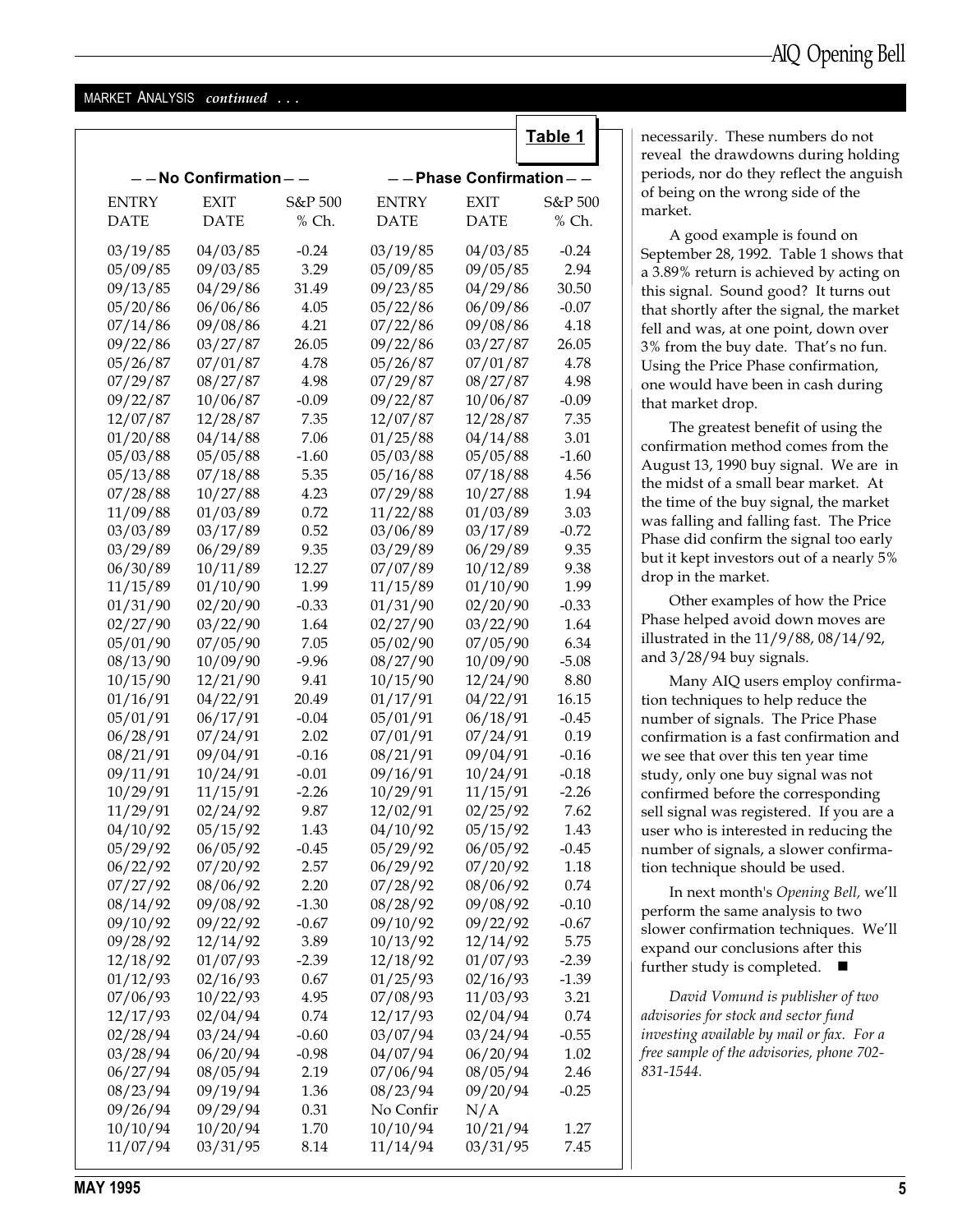#### TOOLS OF THE TRADE



## CANDLESTICK CHARTING VERSUS CANDLESTICK READING

By Carol Tong

CAROL TONG

andlestick charts, developed<br>by the Japanese centuries ago,<br>require the same data used to<br>draw a Western style bar chart. So why by the Japanese centuries ago, require the same data used to all the hype over candlesticks? As Seiki Shimizu stressed in his book, The Japanese Chart of Charts, the chart is just a chart, nothing more. However, candlestick pattern recognition is another story - learning to read the chart often illuminates a market not revealed by Western technicals.

For me, candlestick charts are my preferred method of price plotting. In fact, I rarely look at a standard bar chart anymore. I think the candles are more visual and, more importantly, with candlesticks I "see" the underlying psychology of the market. As a former psychology student, reading market sentiment combined with Western technical analysis is the preferred method. For a review of candlestick construction and basic patterns, see the December and January issues of the Opening Bell.

The candlestick chart originated at a time when Japan was not yet a nation, but a number of warring states. Later, when the chart was further developed as an analysis tool applied to trading rice futures, the patterns were often described and named alluding to warlike or military terms. Indeed, the markets are often perceived as a war between bulls and bears. Each trading session is a battle in which the bulls try to move the stock up while the bears try to drive it down, with the above charted as a white or black candle, respectively.

In Western analysis, the focus is day to day change in price, with the most emphasis on the close. If I hear the Dow is up 47, I know it means today's closing price has risen that much higher than yesterday's close.

In Western analysis, the focus is day to day change in price, with the most emphasis on the close. . . The Japanese method emphasizes the relationship between the open and close of the current trading session above all else. That is, who won the battle?

> The Japanese method emphasizes the relationship between the open and close of the current trading session above all else. That is, who won the

battle?

Perhaps 90% of candlestick patterns are defined by the open and close range, referred to as the real body of the candle. As we know, if the close is

above the open, meaning the bulls have succeeded in pushing the stock upward, the candle is white (bullish). If the close is lower than the open, meaning the bears triumphed in sending the stock lower, then the candle is black (bearish).

Let's look at a weekly candlestick chart of Eli Lilly in Figure 2.

(TradingExpert's candlestick charting is much improved in the Windows version due to be released this June, so we are using charts from our beta version of the Windows

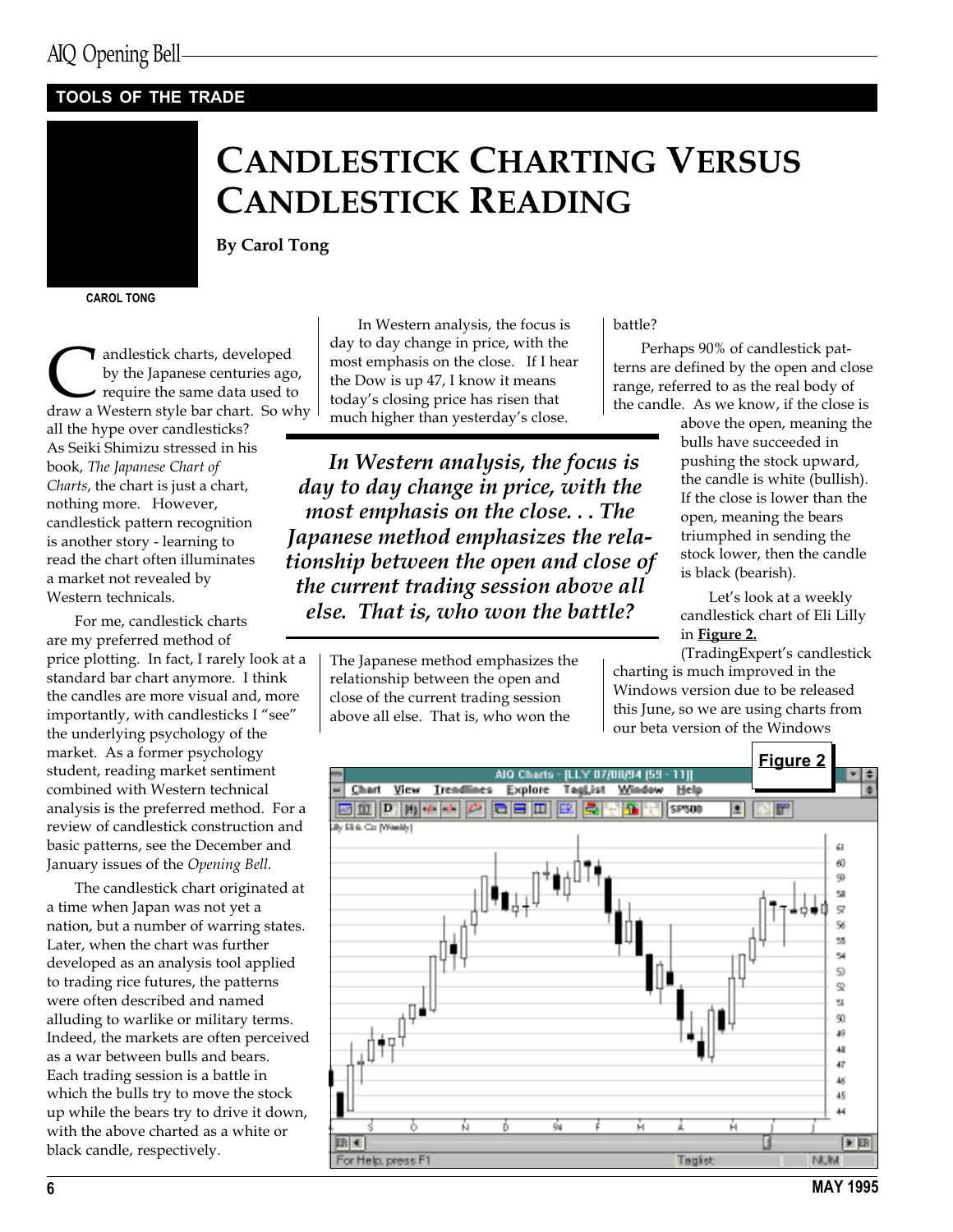#### TOOLS OF THE TRADE continued . . .

program for this article).

In Figure 2, notice that in uptrending time periods, the candle bodies are predominately white, defining the uptrend as a series of sessions with progressively higher closes above opens. Conversely, a downtrend shows a series of black candles with closes progressively lower than opens. The color of the real body, then, allows the chart reader to quickly recognize which army controls the market.

Another key is strength of the trend as determined by the length of the candle's real body (see  $Figure 3$ ). The length of the real body can be likened to an advance into bullish or bearish territory. Thus, a longer real body is interpreted as a stronger move. In a steady prolonged trend, the real bodies are long, showing one side or the other has firm power over market direction (A). As the struggle nears equilibrium at consolidation points, the real body is small, showing neither side succeeded in moving the stock during the session - it has closed near its open (B). The candle may have a shadow, indicating a push into upside or downside territory (or both), a failure to hold ground, and a retreat back to



neutral.

 A Doji candlestick, which has no real body at all, shows a balance of power (C). The opposite is a Marubozu candlestick, an exceptionally long real body candle with no shadow at all (D). In Japanese, "bozu" means monk. Because Buddhist monks shave their heads, this candle is so named, mean-



ing it's bald on both ends. A white Marubozu shows total bullish control: the stock opened at its low and the bulls pinned the close at the high. A black Marubozu shows total bearish control: the stock opened at its high, was pummelled by the bears, and closed at its low.

Aside from reading bullishness or bearishness of each individual candlestick, what can we infer from the patterns? Candlestick pattern recognition is unique as a leading indicator. Convergence of a number of patterns or technical signals together increases the probability of accurately foretelling the market direction.

Let's look at Alcoa Aluminum  $(AA)$  as an example (**Figure 4**). The stock was in a steady downtrend when, on October 21, a Karakasa, or umbrella line appeared. This line in a downtrend can also be called an inverted Hammer and often signals a reversal. In this case, the Karakasa is followed by two more black candles, each gapping down from the one prior. This is recognized as "San ku", or Three Gaps\*, which is interpreted as a weakening in the current trend.

Tools of the Trade continued on page 8